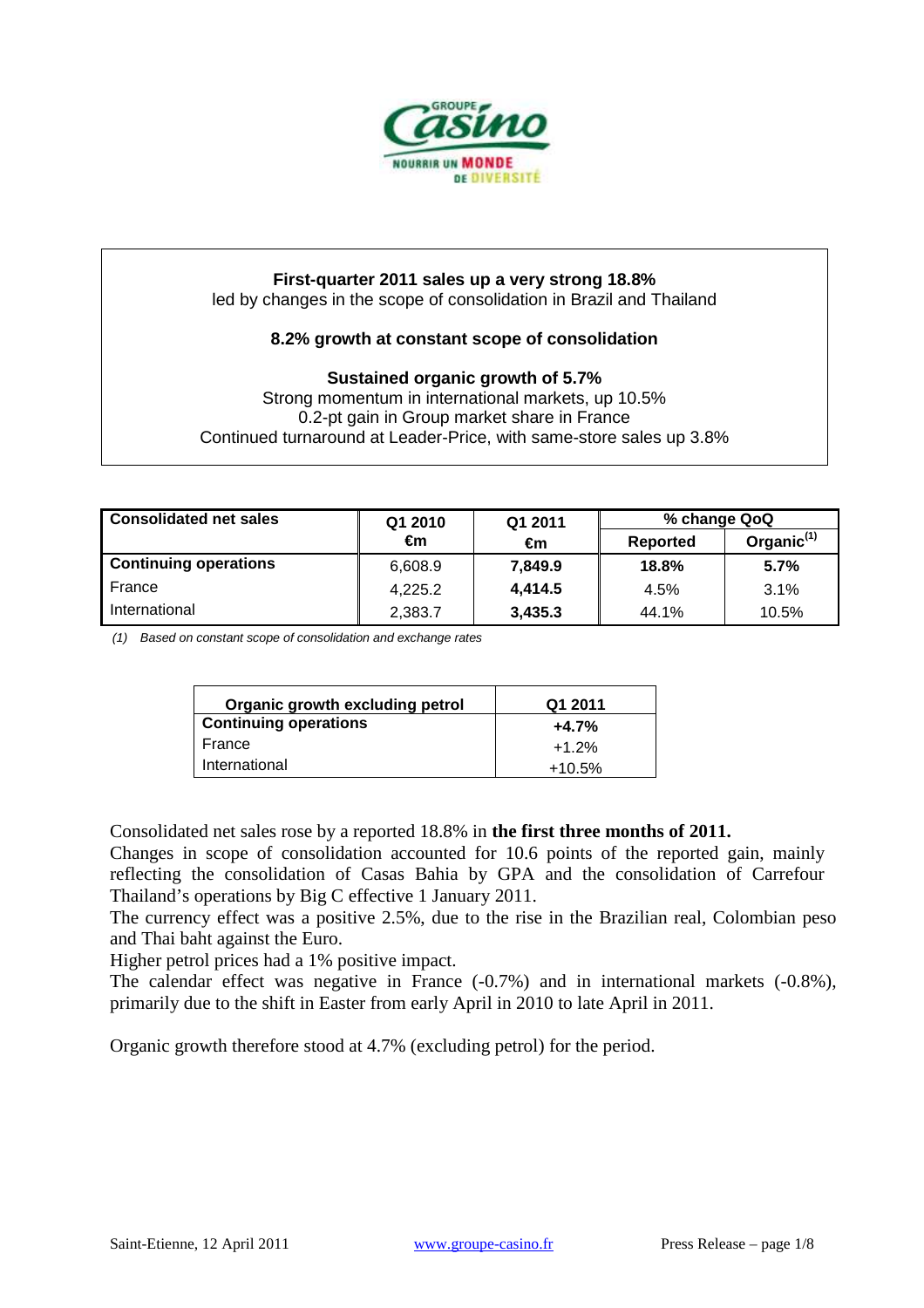In **France**, organic sales ended the quarter up 3.1%. The Group continued to gain market share, with a 0.2-point increase over the period.

- Leader Price continued to recover, with same-store sales up 3.8%.
- Excluding petrol and adjusted for the calendar effect, Géant Casino's same-store performance was similar to the previous quarter's. Market share was stable over the period.
- Total sales by Monoprix, Casino Supermarkets and Franprix were satisfactory.
- Cdiscount sales grew by 12.2% on an organic basis and now exceed Géant Casino's nonfood sales.

**International operations** delivered double-digit organic growth in sales, both in South America and Asia.

- South America reported fast 11.1% organic growth, despite unfavourable technical factors (a later Easter and the postponement of a major promotional campaign in Colombia). The region's very satisfactory performance was led by the dynamic expansion in Brazil and Colombia.
- Sales continued to gain momentum in Asia, with 11.7% organic growth.

Reported sales in international markets rose by 44.1% over the quarter, lifted by the consolidation of Casas Bahia and Carrefour Thailand, and accounted for 44% of the consolidated total for the period.

The Group is confident in its ability to deliver sales growth of more than 10% in each of the next three years.

It confirms its 2011 targets:

- Strengthen market share in France, in particular by continuing to expand in the convenience and discount segments
- Drive-up margin at Franprix-Leader Price
- Continue to deliver strong profitable organic growth in international markets
- Keep-up the asset rotation strategy, with a target of  $\epsilon$ 700 million worth of asset disposals.

\* \* \*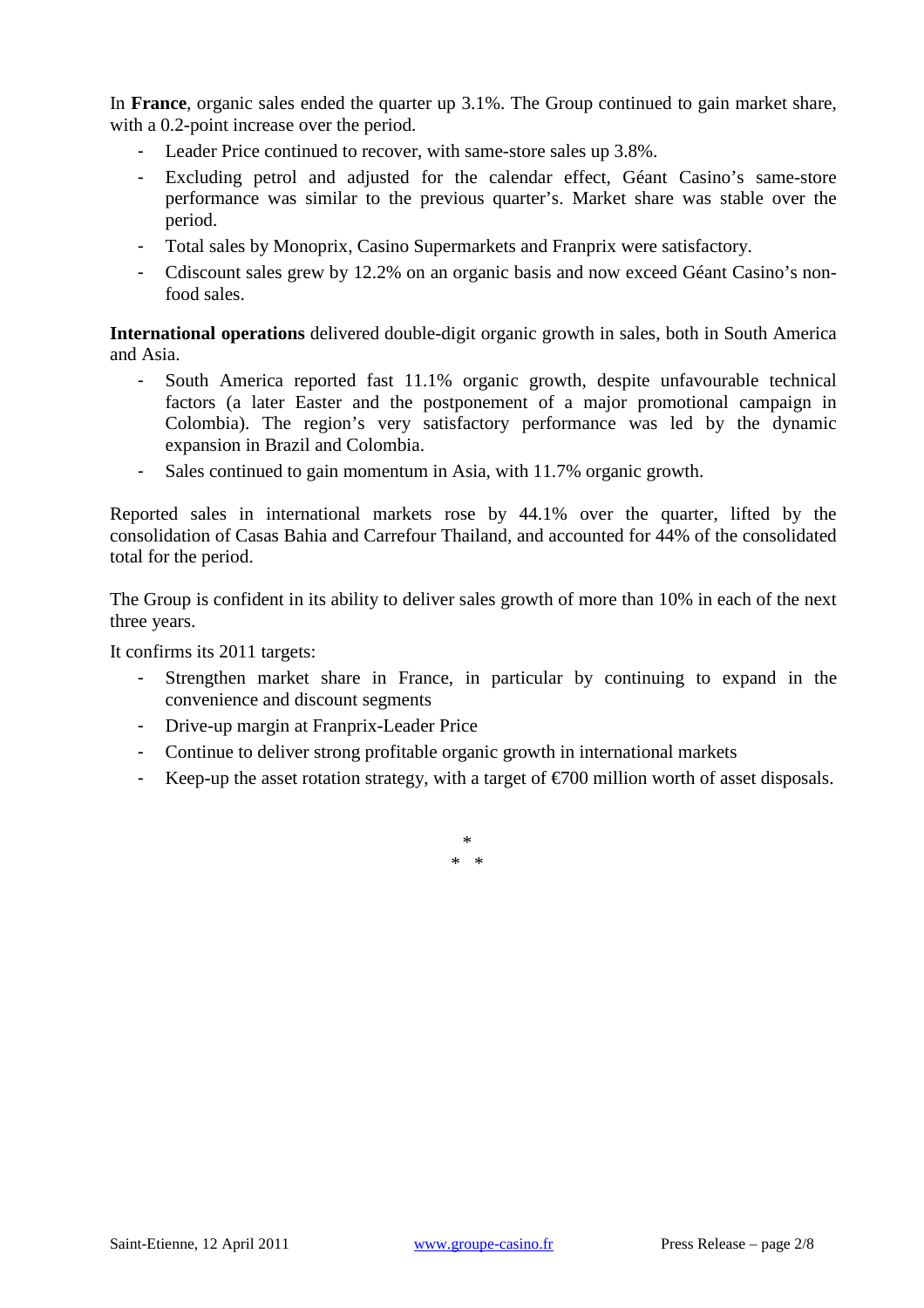#### **FRANCE**

Sales in France rose 4.5% over the period. Changes in scope of consolidation had a 1.4% positive impact reflecting the consolidation of three Franprix-Leader Price franchisees effective 1<sup>st</sup> February 2011. Petrol sales had a 1.8% positive impact. The calendar effect had a 0.7% negative impact.

Excluding petrol sales and adjusted for the calendar effect, organic growth stood at 1.9% for the period.

|                                | <b>First Quarter</b> |         |          |                                    |
|--------------------------------|----------------------|---------|----------|------------------------------------|
|                                | 2010                 | 2011    | % change | Organic growth<br>excluding petrol |
| In $\epsilon$ millions         |                      |         |          |                                    |
| Net Sales, France              | 4,225.2              | 4,414.5 | 4.5%     | 1.2%                               |
| <b>Franprix - Leader Price</b> | 976.9                | 1,074.2 | $10.0\%$ | $3.0\%$                            |
| <b>Monoprix</b>                | 470.0                | 483.2   | 2.8%     | 2.7%                               |
| <b>Casino France</b>           | 2,778.4              | 2,857.1 | 2.8%     | 0.3%                               |
| Géant Casino hypermarkets      | 1,247.0              | 1,276.4 | 2.4%     | $-1.7%$                            |
| <b>Casino Supermarkets</b>     | 798.7                | 834.8   | 4.5%     | 0.5%                               |
| <b>Superettes</b>              | 350.2                | 344.8   | $-1.5\%$ | $-1.5%$                            |
| Other businesses               | 382.4                | 401.1   | 4.9%     | 6.9%                               |

| Same-store sales           | <b>First Quarter 2011</b> |                  |                                         |  |
|----------------------------|---------------------------|------------------|-----------------------------------------|--|
|                            | Including petrol          | Excluding petrol | Excluding petrol and<br>calendar effect |  |
| Franprix                   | $-4.2%$                   | $-4.2\%$         | $-4.1%$                                 |  |
| Leader Price               | $+3.8%$                   | $+3.8%$          | $+4.4%$                                 |  |
| Géant Casino Hypermarkets  | $+1.5%$                   | $-2.7%$          | $-1.6%$                                 |  |
| <b>Casino Supermarkets</b> | $+1.9%$                   | $-1.8%$          | $-0.9%$                                 |  |
| Monoprix                   | $+0.2%$                   | $+0.1%$          | $+0.6%$                                 |  |

## **Franprix-Leader Price**

**Leader Price** reported a 4.4% increase in same-store sales (adjusted for the calendar effect). The banner is continuing to leverage the sales initiatives deployed last year, including price repositioning, the introduction of national brands and stepped up communication. The new concept is still being deployed in line with objectives, with the renovation of 27 stores. During the period, the banner opened six stores. Market share remained stable over the quarter.

At **Franprix**, same-store sales contracted by 4.2% year-on-year, primarily because of the termination of Sunday afternoon openings. 7 stores were opened during the quarter. Total sales rose by 2.9% on an organic basis including expansion.

Franprix-Leader Price total sales rose by 10.0% during the first quarter.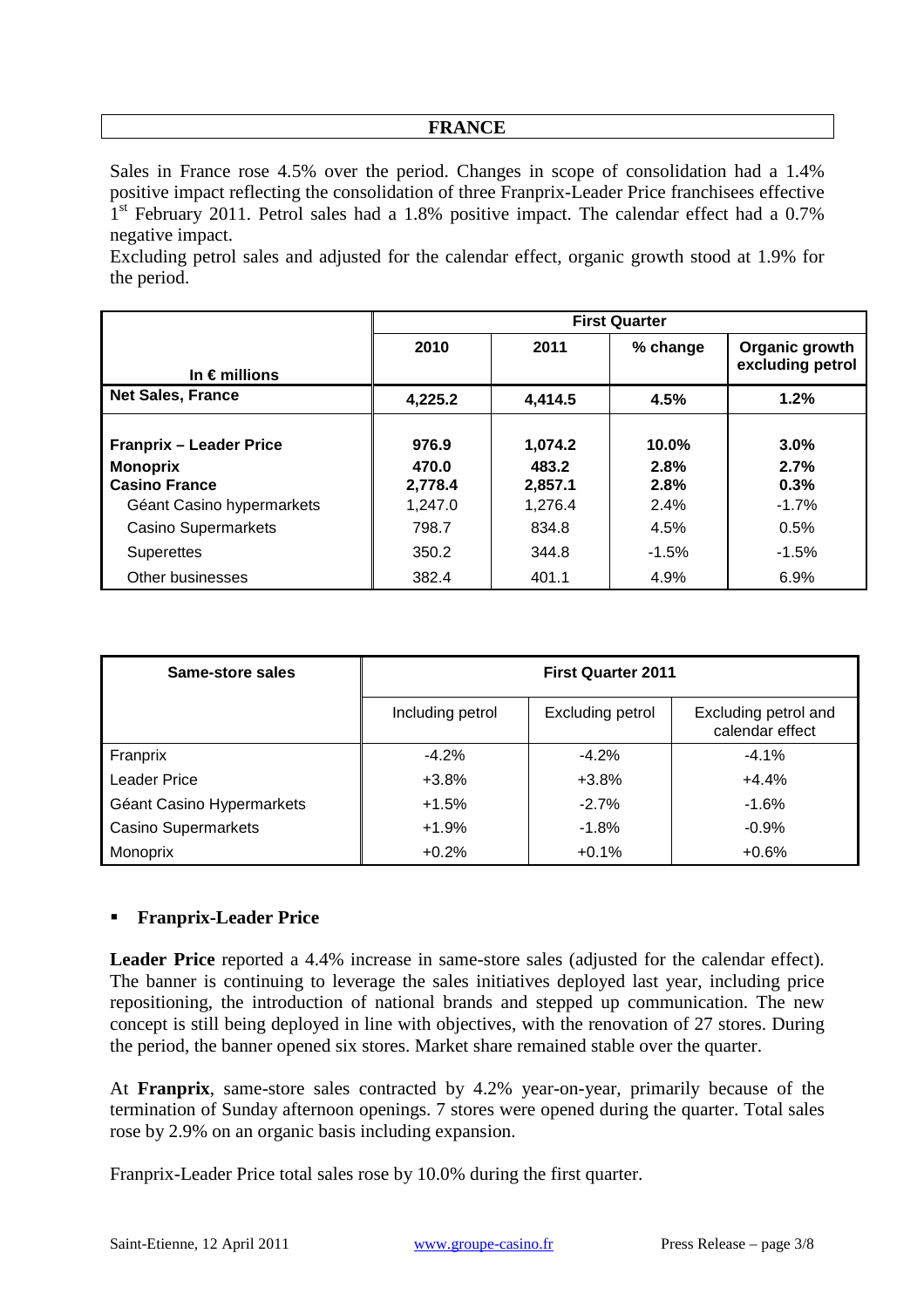### **Monoprix**

Monoprix's same-store sales were stable. The performance was satisfactory in food. Textile sales were affected by the soft start of the spring-summer collection.

The banner opened 2 Monop over the period. Monoprix reported total sales up 2.8% and continued to improve market share, with a 0.1-point gain in the first quarter.

#### **Casino France**

**Géant Casino**'s same store sales declined by 1.6%, excluding petrol and the calendar effect. The average basket was almost stable, while footfalls continued to improve (down 1.2% versus 1.9% in the fourth quarter).

Adjusted for the calendar effect, food sales were stable, confirming the improvement observed in the fourth quarter. The 2010 price investments helped to improve the banner's price positioning, which continued to focus on promotions and loyalty programmes. Market share was stable for the quarter.

Non-food sales declined by 5.6% excluding the calendar effect, in line with the trend over the previous two quarters. Home segment sales continued to stabilise over the period, while the performance of the other segments (apparel, leisure and multimedia) remained disappointing.

Excluding petrol and the calendar effect, **Casino Supermarkets** saw sales decline by 0.9%. 2 new stores were opened during the period. Total sales excluding petrol rose by 0.5%. Market share held firm during the quarter.

**Superette** sales decreased by 1.5% in the first quarter.

Sales by the **other businesses** (Cdiscount, Mercialys, Casino Cafétéria and Banque Casino) rose by 6.9% on an organic basis, driven by 12.2% organic sales growth at Cdiscount. Electrical appliances and houseware turned in a very good performance and the new sections (toys, jewellery) had another successful quarter. Cdiscount's revenue now exceeds Géant Casino's non-food revenue.

The multi-channel strategy continued to demonstrate it success, with pick-up sales accounting for a growing proportion of Cdiscount's revenue.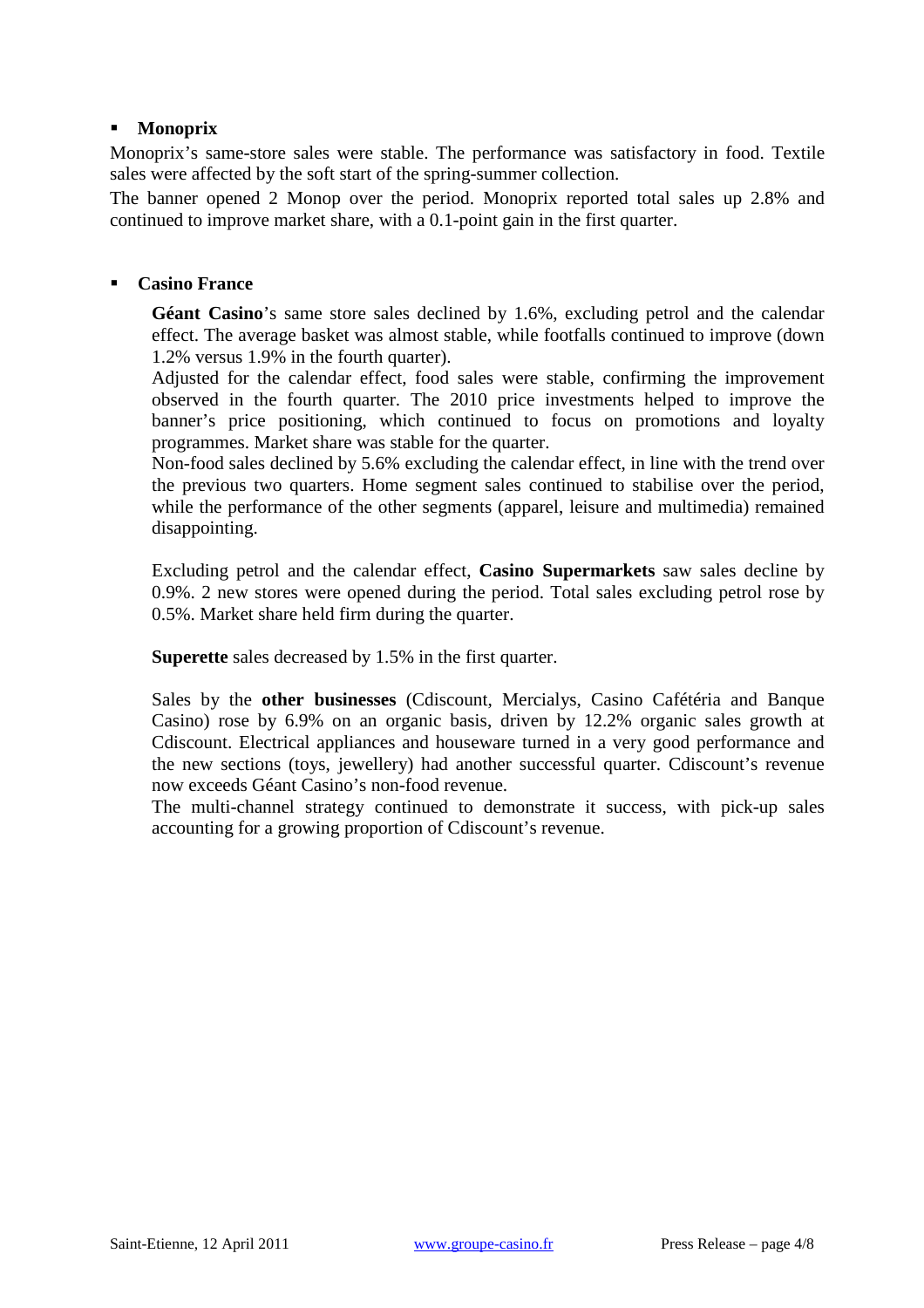Consolidated sales from international operations surged 44.1% in the first quarter.

Changes in scope of consolidation had a 26.7% positive impact, reflecting the consolidation of Casas Bahia by GPA and of Carrefour Thailand's operations by Big C. At comparable scope of consolidation, sales were up 17.4% for the period.

The currency effect was also favourable, at a positive 6.9%, due to the appreciation of the Brazilian real, Colombian peso and Thai baht against the euro.

Organic growth was maintained in the double digits in both South America and Asia, for a 10.5% gain overall.

| Q1 2011       | <b>Reported growth</b> | Organic growth |          |
|---------------|------------------------|----------------|----------|
| South America | 44.8%                  | 11.1%          | $+5.4\%$ |
| Asia          | 60.3%                  | 11.7%          | $+5.5%$  |

**In South America**, same-store sales rose by 5.4%, dampened by unfavourable technical factors related to the later Easter and the postponement of a major promotional campaign in Colombia (which together had an estimated -3.6% impact). Faster expansion both in Brazil and Colombia enabled operations in the region to deliver sustained organic growth of 11.1%.

- In **Brazil**, GPA reported same-store sales up 6.8%\*, which was a satisfactory performance in the light of the unfavourable calendar effect and a high basis of comparison in non-food sales. "GPA Food" same-store sales were up 5.7%\* over the period, 8.0%\* adjusted for the Easter effect. Same-store sales at Globex ended the quarter 10.5%\* higher, lifted by the sustained strong growth in e-commerce sales (up 33%\*). Including the impact of expansion and the consolidation of Casas Bahia, total sales in Brazil climbed +55.9%\* year-on-year.
- Same-store performance in **Colombia** was impacted by the postponement to April of a major promotional campaign that in 2010 was rolled out in March. Excluding this effect, performance was very satisfactory for the quarter. Exito continued to deploy its store conversion programme (12 stores converted), and to develop the Exito Express convenience store network, with 10 openings during the period. The company's more assertive expansion strategy drove sustained growth in total sales.

**In Asia**, the speed-up in organic growth observed in the fourth quarter continued in firstquarter 2011, with an 11.7% increase.

- In Thailand, Big C enjoyed sustained organic growth, reflecting a satisfactory same-store performance and a higher contribution from expansion**.** The Rajdamri store, which was closed in second-quarter 2010 in the wake of political unrest, reopened in February. The development of new formats continued apace, with six Mini Big C units and one Pure outlet opened during the period. Carrefour Thailand operations are being gradually integrated in line with the business plan, with all of the stores to be converted to the Big C banner by the end of June.
- Operations in **Vietnam** enjoyed another quarter of very strong organic growth, led by strong same-store sales momentum and a significant contribution from the expansion drive. A new convenience store concept, called New Cho, was launched during the quarter.

Performance in the **Indian Ocean** was satisfactory, with same-store sales rising 2.5%.

<sup>\*</sup> Data published by the company.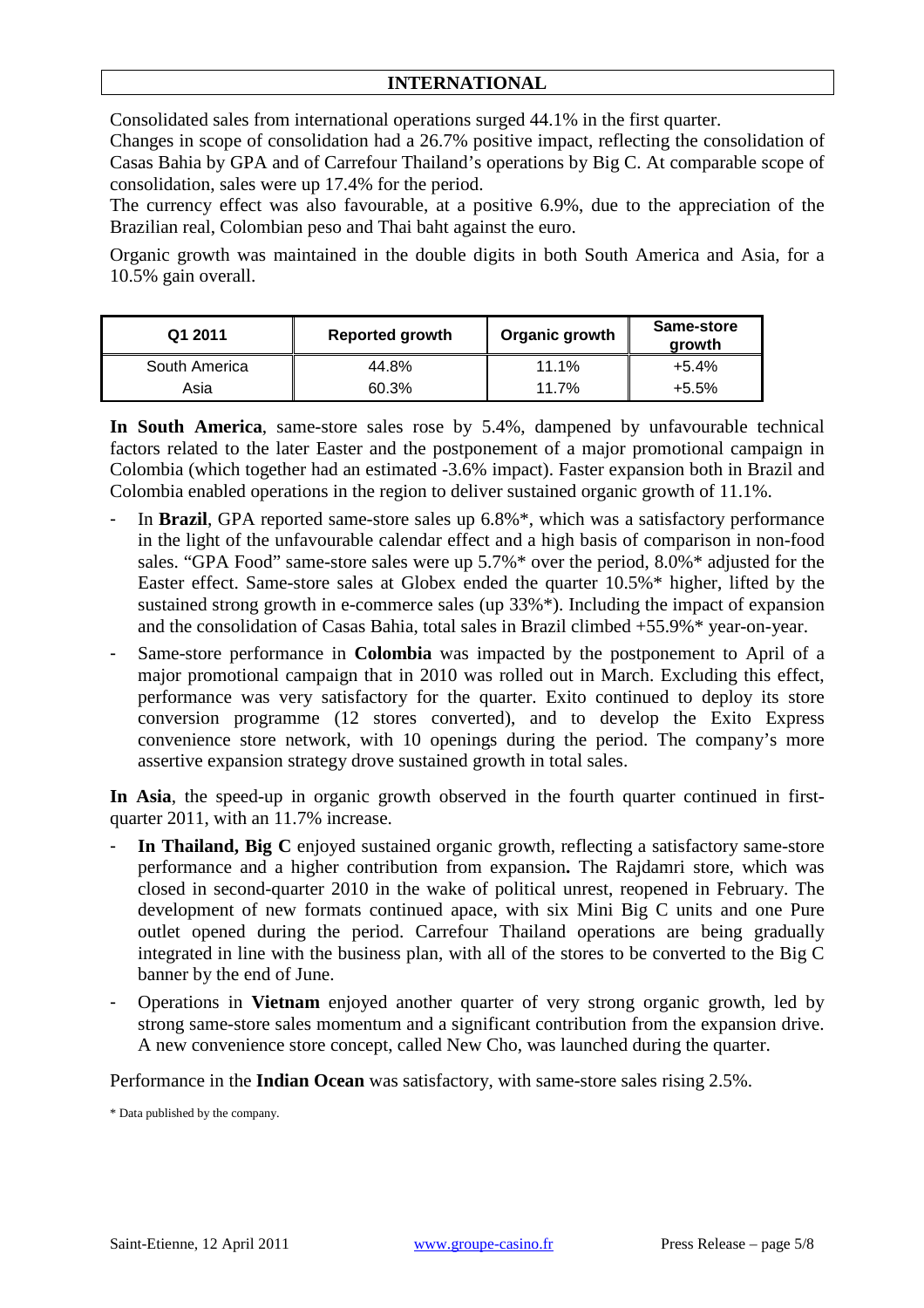# **Main changes in the scope of consolidation**

- Consolidation of Casas Bahia by GPA, effective 1 November 2010
- Consolidation of Carrefour operations by Big C, effective 1 January 2011
- Full consolidation of three franchisees by Franprix-Leader Price, effective 1 February 2011

|                                          | <b>First Quarter</b> |         | % change |             |
|------------------------------------------|----------------------|---------|----------|-------------|
|                                          | 2010                 | 2011    | In Euros | At constant |
|                                          | €m                   | €m      |          | exchange    |
|                                          |                      |         |          | rates       |
| <b>France</b>                            | 4,225.2              | 4,414.5 | 4.5%     | 4.5%        |
| Of which:                                |                      |         |          |             |
| <b>Franprix - Leader-Price</b>           | 976.9                | 1,074.2 | 10.0%    | 10.0%       |
| <b>Monoprix</b>                          | 470.0                | 483.2   | 2.8%     | 2.8%        |
| <b>Casino France</b>                     | 2,778.4              | 2,857.1 | 2.8%     | 2.8%        |
| Géant Casino Hypermarkets                | 1,247.0              | 1,276.4 | 2.4%     | 2.4%        |
| <b>Casino Supermarkets</b>               | 798.7                | 834.8   | 4.5%     | 4.5%        |
| <b>Superettes</b>                        | 350.2                | 344.8   | $-1.5%$  | $-1.5%$     |
| Other businesses                         | 382.4                | 401.1   | 4.9%     | 4.9%        |
| <b>INTERNATIONAL</b>                     | 2,383.7              | 3,435.3 | 44.1%    | 37.2%       |
| Of which:                                |                      |         |          |             |
| <b>South America</b>                     | 1,730.2              | 2,505.3 | 44.8%    | 37.0%       |
| Asia                                     | 448.9                | 719.7   | 60.3%    | 53.6%       |
| <b>Other segments</b>                    | 204.6                | 210.3   | 2.8%     | 2.4%        |
| <b>NET SALES - CONTINUING OPERATIONS</b> | 6,608.9              | 7,849.9 | 18.8%    | 16.3%       |

| Average exchange rates       | Q1 2010 | Q1 2011 | %Change |
|------------------------------|---------|---------|---------|
| Argentina (ARS / EUR)        | 0.188   | 0.182   | $-3.1%$ |
| Uruguay (UYP / EUR)          | 0.037   | 0.037   | 1.5%    |
| Thailand (THB / EUR)         | 0.022   | 0.024   | 9.1%    |
| Vietnam (VND/EUR) (x1000)    | 0.040   | 0.037   | $-7.3%$ |
| Colombia (COP / EUR) (x1000) | 0.370   | 0.390   | 5.3%    |
| Brazil (R\$ / EUR)           | 0.401   | 0.439   | 9.5%    |

| <b>Investor Relations</b>                  |                          |  |  |
|--------------------------------------------|--------------------------|--|--|
| <b>Nadine Coulm</b><br><b>Aline Nguyen</b> |                          |  |  |
| $ncoulm@group$ -casino.fr                  | anguyen@groupe-casino.fr |  |  |
| $+33(0)153656417$                          | $+33(0)153656485$        |  |  |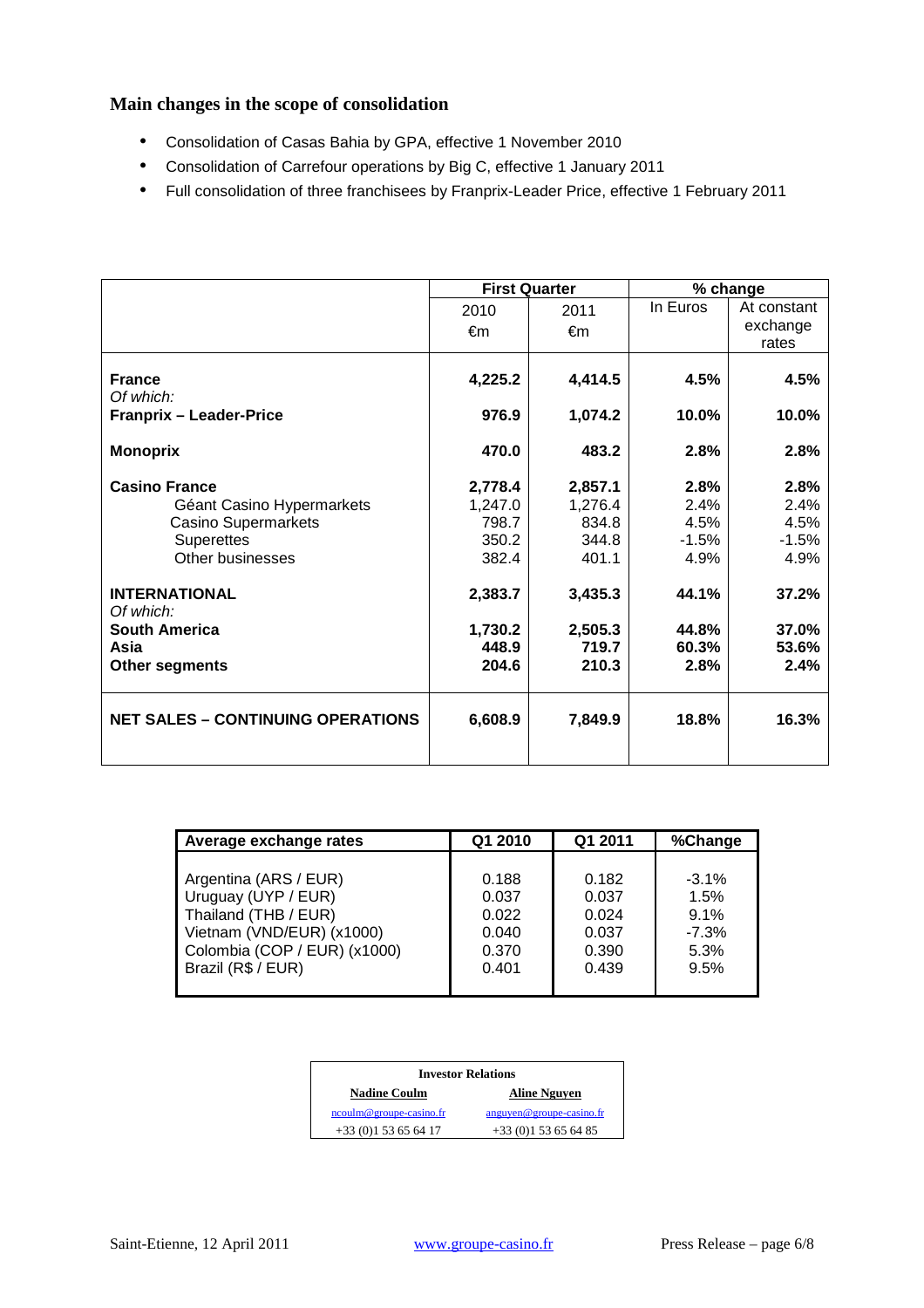| <b>France</b>                                    | <b>31 March10</b> | 31 Dec 10        | 31 March 11      |
|--------------------------------------------------|-------------------|------------------|------------------|
| <b>Géant Casino hypermarkets</b>                 | 122               | 125              | 125              |
| Of whichFrench affiliates                        | 5                 | 6                | 6                |
| <b>International Affiliates</b>                  | 5                 | 5                | 5                |
| <b>French Franchises</b>                         |                   | $\overline{2}$   | $\mathbf{1}$     |
| + Service stations                               | 99                | 99               | 100              |
| <b>Casino supermarkets</b>                       | 394               | 405              | 407              |
| Of which French Franchise Affiliates             | 54                | 54               | 51               |
| <b>International Franchise Affiliates</b>        | 24                | 27               | 28               |
| + Service stations                               | 156               | 160              | 162              |
| <b>Franprix supermarkets</b>                     | 798               | 870              | 867              |
| Of which Franchise outlets                       | 477               | 515              | 375              |
|                                                  |                   |                  |                  |
| <b>Monoprix supermarkets</b>                     | 470               | 494              | 494              |
| Of which Naturalia                               | 43                | 49               | 49               |
| Of which French Franchise Affiliates             | 46                | 54               | 56               |
| Of which International Franchise Affiliates      | 75                | 77               | 77               |
|                                                  |                   |                  |                  |
| <b>Leader Price discount stores</b>              | 562               | 585              | 591              |
| Of whichFranchise outlets                        | 278               | 294              | 184              |
|                                                  |                   |                  |                  |
| <b>TOTAL</b> supermarkets and discount stores    | 2,224             | 2,354            | 2,359            |
| Of which Franchise outlets/Stores operated under | 954               | 1,021            | 771              |
| business leases                                  |                   |                  |                  |
| <b>Petit Casino superettes</b>                   | 1,804             | 1,791            | 1,786            |
| Of which Franchise outlets                       | 28                | 29               | 29               |
|                                                  |                   |                  |                  |
| <b>Eco Services superettes</b>                   | 3                 | $\boldsymbol{2}$ | 1                |
| Of which Franchises                              | 2                 | 1                | $\boldsymbol{0}$ |
|                                                  |                   |                  |                  |
| <b>Spar superettes</b>                           | 895<br>741        | 928<br>761       | 934<br>762       |
| Of which Franchise outlets                       |                   |                  |                  |
| <b>Vival superettes</b>                          | 1,772             | 1,767            | 1,783            |
| Of which Franchise outlets                       | 1,772             | 1,766            | 1,782            |
|                                                  |                   |                  |                  |
| Casitalia and C'Asia superettes                  | 1                 | 1                | 1                |
|                                                  |                   |                  |                  |
| <b>Other Franchise stores</b>                    | 1,310             | 1,260            | 1,206            |
| Corners, Relay, Shell, Elf, Carmag, other        | 1,310             | 1,260            | 1,206            |
|                                                  |                   |                  |                  |
| <b>Wholesale outlets</b>                         | 1,020             | 926              | 922              |
|                                                  |                   |                  |                  |
| <b>TOTAL CONVENIENCE STORES</b>                  | 6,805             | 6,675            | 6,633            |
| Of which Franchise outlets/Stores operated under | 4,874             | 4,744            | 4,702            |
| business leases/ Wholesales                      |                   |                  |                  |
| <b>Other affiliate stores</b>                    | 16                | 20               | <b>20</b>        |
| Of which French affiliates                       | 15                | 17               | 17               |
| <b>International Affiliates</b>                  | 1                 | 3                | 3                |
| <b>Other businesses</b>                          | 284               | 287              | 284              |
| <b>Casino Restauration</b>                       | 284               | 287              | 284              |
|                                                  |                   |                  |                  |
| <b>TOTAL France</b>                              | 9,451             | 9,461            | 9,421            |
|                                                  |                   |                  |                  |
| Hypermarkets                                     | 122               | 125              | 125              |
| Supermarkets                                     | 1,662             | 1,769            | 1,768            |
| Discount stores                                  | 562               | 585              | 591              |
| Superettes and other stores                      | 6,821             | 6,695            | 6,653            |
| Other                                            | 284               | 287              | 284              |